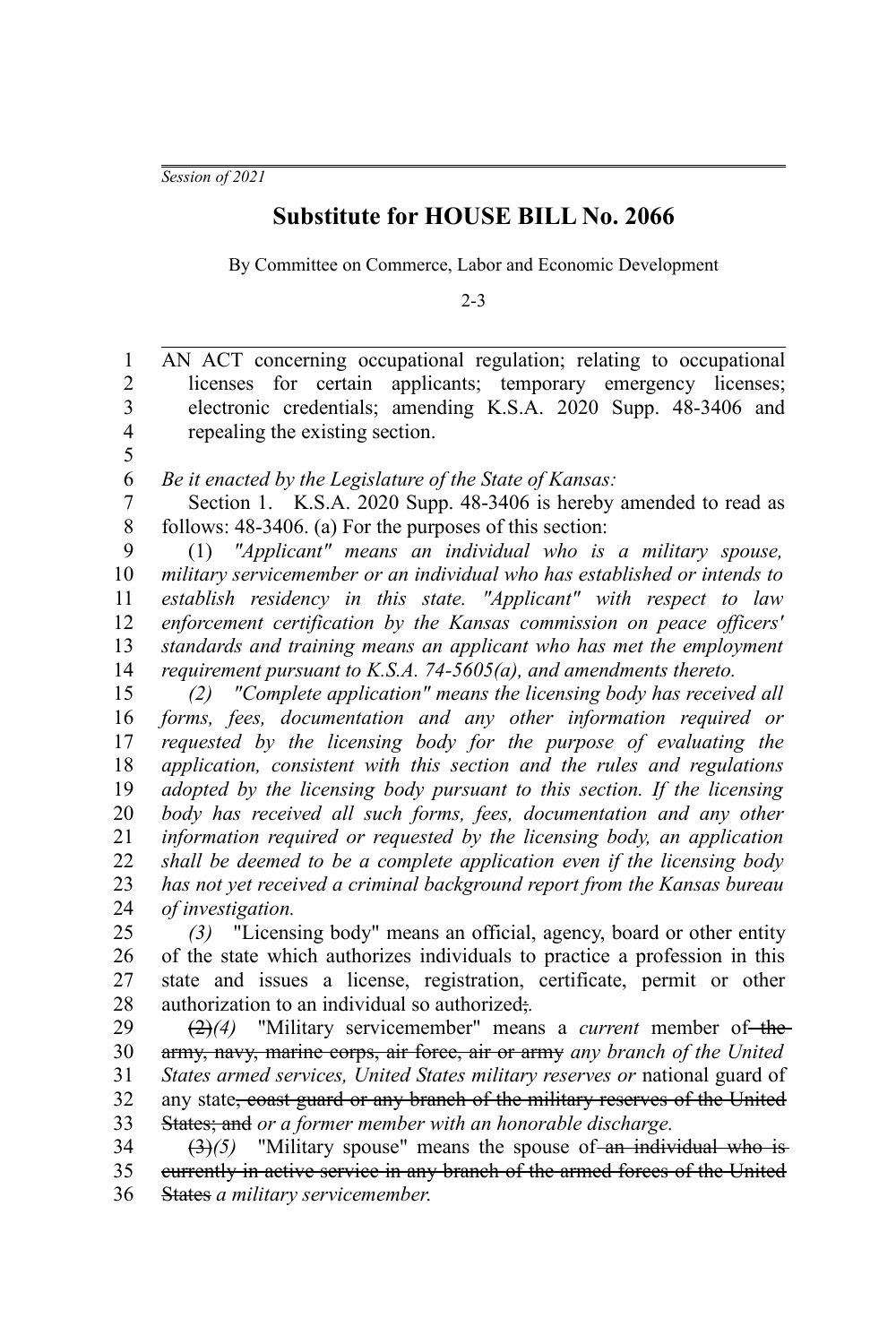*(6) "Private certification" means a voluntary program in which a private organization grants nontransferable recognition to an individual who meets personal qualifications and standards relevant to performing the occupation as determined by the private organization.* 1 2 3 4

(b) Notwithstanding any other provision of law, any licensing body shall: 5 6

(1) –, upon submission of a-completed *complete* application, issue a license, registration or certification to a nonresident military spouse *an applicant*, so that the nonresident military spouse *applicant* may lawfully practice the person's occupation; and 7 8 9 10

(2) upon submission of a completed application within six months following release from military service, issue a license, registration or certification to a military servicemember with an honorable discharge so that the military servicemember may lawfully practice the military servicemember's occupation. 11 12 13 14 15

(c) A military servicemember with an honorable discharge or nonresident military spouse *An applicant who holds a valid current license, registration or certification in another state, district or territory of the United States* shall receive a license, registration or certification under subsection (b) of this section: 16 17 18 19 20

(1) *If the applicant qualifies under the applicable Kansas licensure, registration or certification by endorsement, reinstatement or reciprocity statutes, then* pursuant to applicable licensure, registration or certification by endorsement, reinstatement or reciprocity statutes of the licensing body of this state for the profession license, registration or certification within 60 *15* days from the date a complete application was submitted *if the applicant is a military servicemember or military spouse or within 45 days from the date a complete application was submitted for all other applicants*; or 21 22 23 24 25 26 27 28 29

(2) *if the applicant does not qualify under the applicable licensure, registration or certification by endorsement, reinstatement or reciprocity statutes of the licensing body of this state, or* if the *Kansas* professional practice act does not have licensure, registration or certification by endorsement, reinstatement or reciprocity statutes, then *the applicant shall receive a license, registration or certification as provided herein if*, at the time of application, the military servicemember or nonresident militaryspouse *applicant*: 30 31 32 33 34 35 36 37

(A) Holds a *valid* current license, registration or certification in another state, district or territory of the United States with licensure, registration or certification requirements that the licensing body determines are equivalent to *authorize a similar scope of practice as* those established by the licensing body of this state*, or holds a certification issued by another state for practicing the occupation but this state* 38 39 40 41 42 43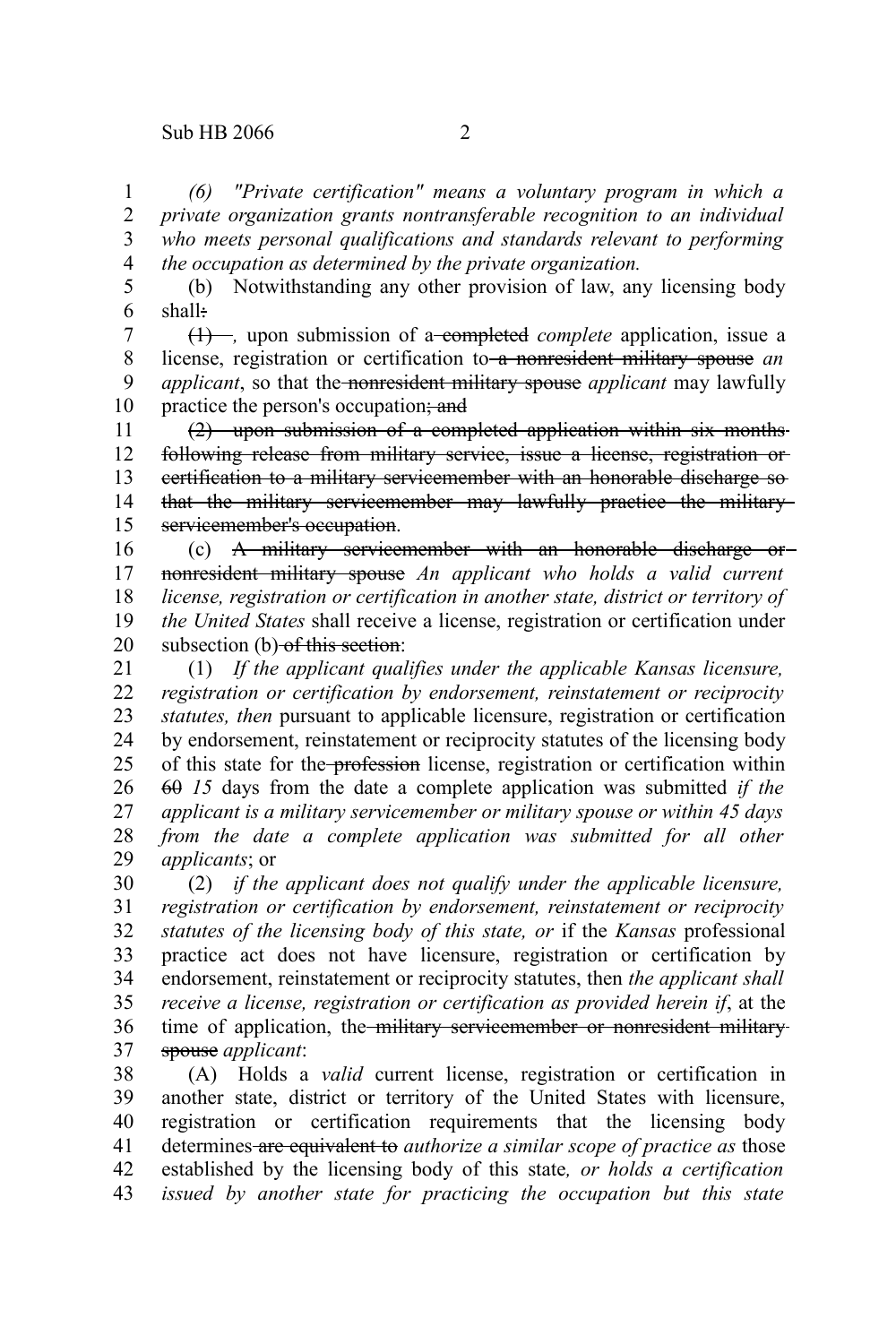29

*requires an occupational license, and the licensing body of this state determines that the certification requirements certify a similar scope of* 1 2

*practice as the licensing requirements established by the licensing body of this state*; 3 4

(B) *has worked for at least one year in the occupation for which the license, certification or registration is sought;* 5 6

*(C)* has not committed an act in any jurisdiction that would have constituted grounds for the limitation, suspension or revocation *of the license, certificate or registration,* or that the applicant has never been censured or had other disciplinary action taken or had an application for licensure, registration or certification denied or refused to practice an occupation for which the military servicemember or nonresident military spouse *applicant* seeks licensure, registration or certification; 7 8 9 10 11 12 13

 $(\overline{C})(D)$  has not been disciplined by a licensing, registering, certifying or other credentialing entity in another jurisdiction and is not the subject of an unresolved complaint, review procedure or disciplinary proceeding conducted by a licensing, registering, certifying or other credentialing entity in another jurisdiction nor has surrendered their membership on any professional staff in any professional association or society or faculty for another state or jurisdiction while under investigation or to avoid adverse action for acts or conduct similar to acts or conduct which *that* would constitute grounds for disciplinary action in a Kansas practice act; 14 15 16 17 18 19 20 21 22

(D)*(E) does not have a disqualifying criminal record as determined by the licensing body of this state under Kansas law;* 23 24

*(F) provides proof of solvency, financial standing, bonding or insurance if required by the licensing body of this state, but only to the same extent as required of any applicant with similar credentials or experience;* 25 26 27 28

*(G)* pays any fees required by the licensing body of this state; and

 $(E)(H)$  submits with the application a signed affidavit stating that the application information, including necessary prior employment history, is true and accurate. 30 31 32

Upon receiving such affidavit *a complete application*, the licensing body shall issue the license, registration or certification within 60 *15* days from the date a complete application was submitted *by a military servicemember or military spouse, or within 45 days from the date a complete application was submitted by an applicant who is not a military servicemember or military spouse*, to the military servicemember or nonresident military spouse *applicant* on a probationary basis, but may revoke the license, registration or certification at any time if the information provided in the application is found to be false. Any *The* probationary license issued under this subsection to a military servicemember or nonresident military spouse *period* shall not exceed six 33 34 35 36 37 38 39 40 41 42 43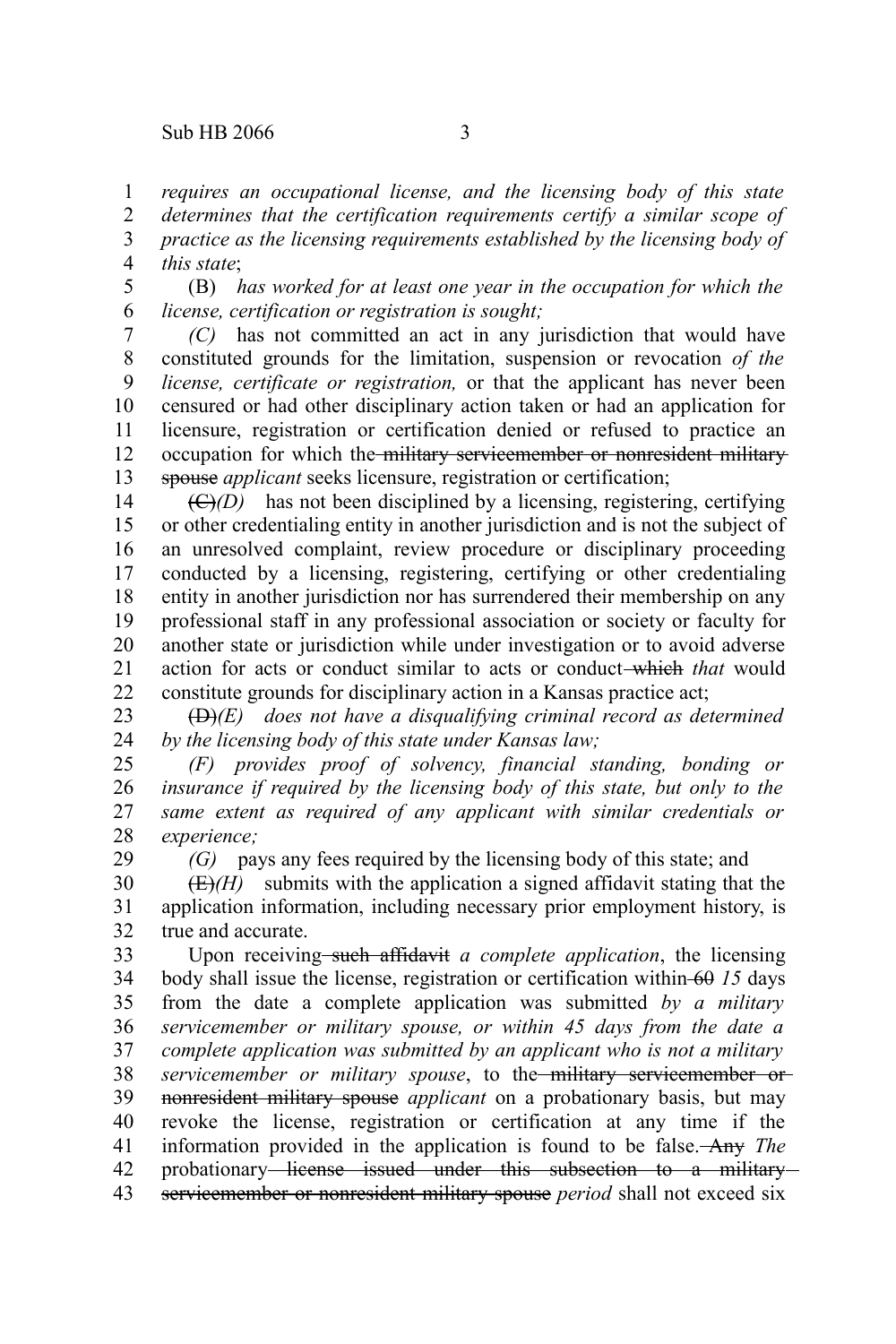months. *Upon completion of the probationary period, the license, certification or registration shall become a non-probationary license, certification or registration.* 1 2 3

(d) Any person *applicant* who has not been in the active practice of the occupation during the two years preceding the application for which the applicant seeks a license, registration or certification *under subsections (b) and (c)* may be required to complete such additional testing, training, mentoring, monitoring or *continuing* education as the Kansas licensing body may deem necessary to establish the applicant's present ability to practice with reasonable skill and safety *in a manner that protects the health and safety of the public, as provided by subsection (k)*. 4 5 6 7 8 9 10 11

(e) A nonresident military spouse*Upon submission of a complete application, an applicant shall receive an occupational license, registration or certification under subsection (b) based on the applicant's work experience in another state, if the applicant:* 12 13 14 15

*(1) Worked in a state that does not use an occupational license, registration or certification to regulate an occupation, but this state uses an occupational license, registration or certification to regulate the occupation;* 16 17 18 19

*(2) worked for at least three years in the occupation during the four years immediately preceding the application; and* 20 21

*(3) satisfies the requirements of subsection (c)(2)(B) through (H).*

*(f) Upon submission of a complete application, an applicant shall receive an occupational license, registration or certification under subsection (b) based on the applicant's holding of a private certification and work experience in another state, if the applicant:* 23 24 25 26

*(1) Holds a private certification and worked in a state that does not use an occupational license or government certification to regulate an occupation, but this state uses an occupational license or government certification to regulate the occupation;* 27 28 29 30

31 32

22

*(2) worked for at least two years in the occupation;*

*(3) holds a current and valid private certification in the occupation;*

*(4) is held in good standing by the organization that issued the private certification; and* 33 34

35

*(5) satisfies the requirements of subsection (c)(2)(B) through (H).*

*(g) An applicant* licensed, registered or certified under this section shall be entitled to the same rights and subject to the same obligations as are provided by the licensing body for Kansas residents, except that revocation or suspension of a nonresident military spouse's *an applicant's* license, registration or certificate in the nonresident military spouse's *applicant's* state of residence or any jurisdiction in which the nonresident military spouse *applicant* held a license, registration or certificate shall automatically cause the same revocation or suspension of such nonresident 36 37 38 39 40 41 42 43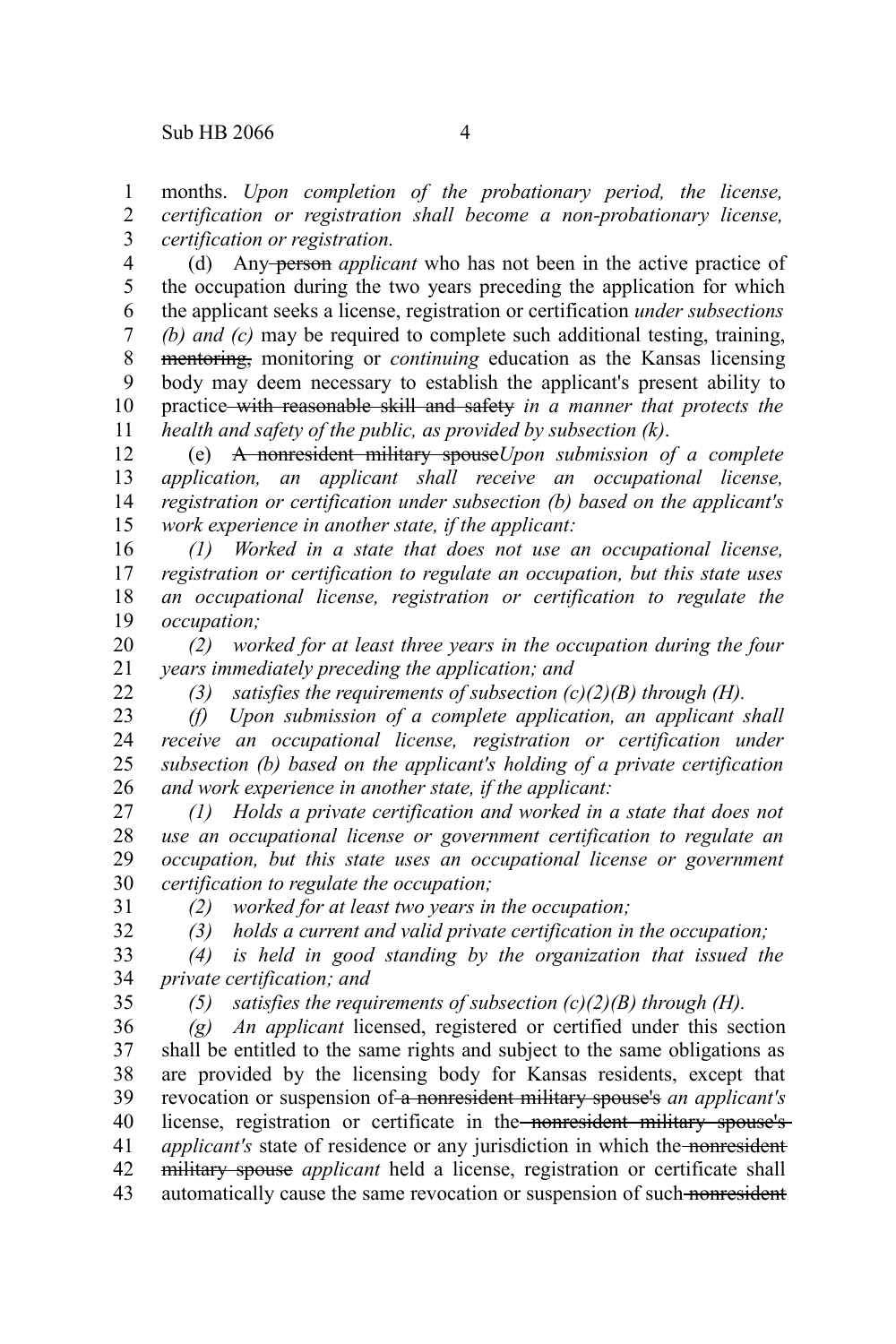military spouse's *applicant's* license, registration or certificate in Kansas. No hearing shall be granted to a nonresident military spouse *an applicant* where such nonresident military spouse's *applicant's* license, registration or certificate is subject to such automatic revocation or suspension*,* except for the purpose of establishing the fact of revocation or suspension of the nonresident military spouse's *applicant's* license, registration or certificate by the nonresident military spouse's *applicant's* state of residence *or jurisdiction in which the applicant held a license, registration or certificate*. 1 2 3 4 5 6 7 8 9

 $(f)$ (h) In the event the licensing body determines that the license, registration or certificate currently held by the military servicemember or nonresident military spouse *an applicant* under subsection (c)(2)(A) is *who is a nonresident military spouse or nonresident military servicemember does* not equivalent to those *authorize a similar scope of practice as that* issued by the licensing body of this state, the licensing body may *shall* issue a temporary permit for a limited period of time to allow the military servicemember or nonresident military spouse *applicant* to lawfully practice the military servicemember's or nonresident military spouse's *applicant's* occupation while completing any specific requirements that are required in this state for licensure, registration or certification that was *were* not required in the state, district or territory of the United States in which the military servicemember or nonresident military spouse *applicant* was licensed, registered, certified or otherwise credentialed*, unless the licensing body finds, based on specific grounds, that issuing a temporary permit would jeopardize the health and safety of the public.* 10 11 12 13 14 15 16 17 18 19 20 21 22 23 24 25 26

*(i) In the event the licensing body determines that the license, registration or certification currently held by an applicant under subsection (c)(2)(A), who is not a nonresident military spouse or nonresident military servicemember, does not authorize a similar scope of practice as that issued by the licensing body of this state, the licensing body shall issue a temporary permit for a limited period of time to allow the applicant to lawfully practice the applicant's occupation while completing any specific requirements that are required in this state for licensure, registration or certification that was not required in the state, district or territory of the United States in which the applicant was licensed, registered, certified or otherwise credentialed, unless the licensing body finds, based on specific grounds, that issuing a temporary permit would jeopardize the health and safety of the public.* 27 28 29 30 31 32 33 34 35 36 37 38 39

*(j) In the event that the licensing body determines that the private certification or work experience currently held by the applicant under subsection (e) or (f) is not sufficient to establish the applicant's present ability to practice in a manner that protects the health and safety of the* 40 41 42 43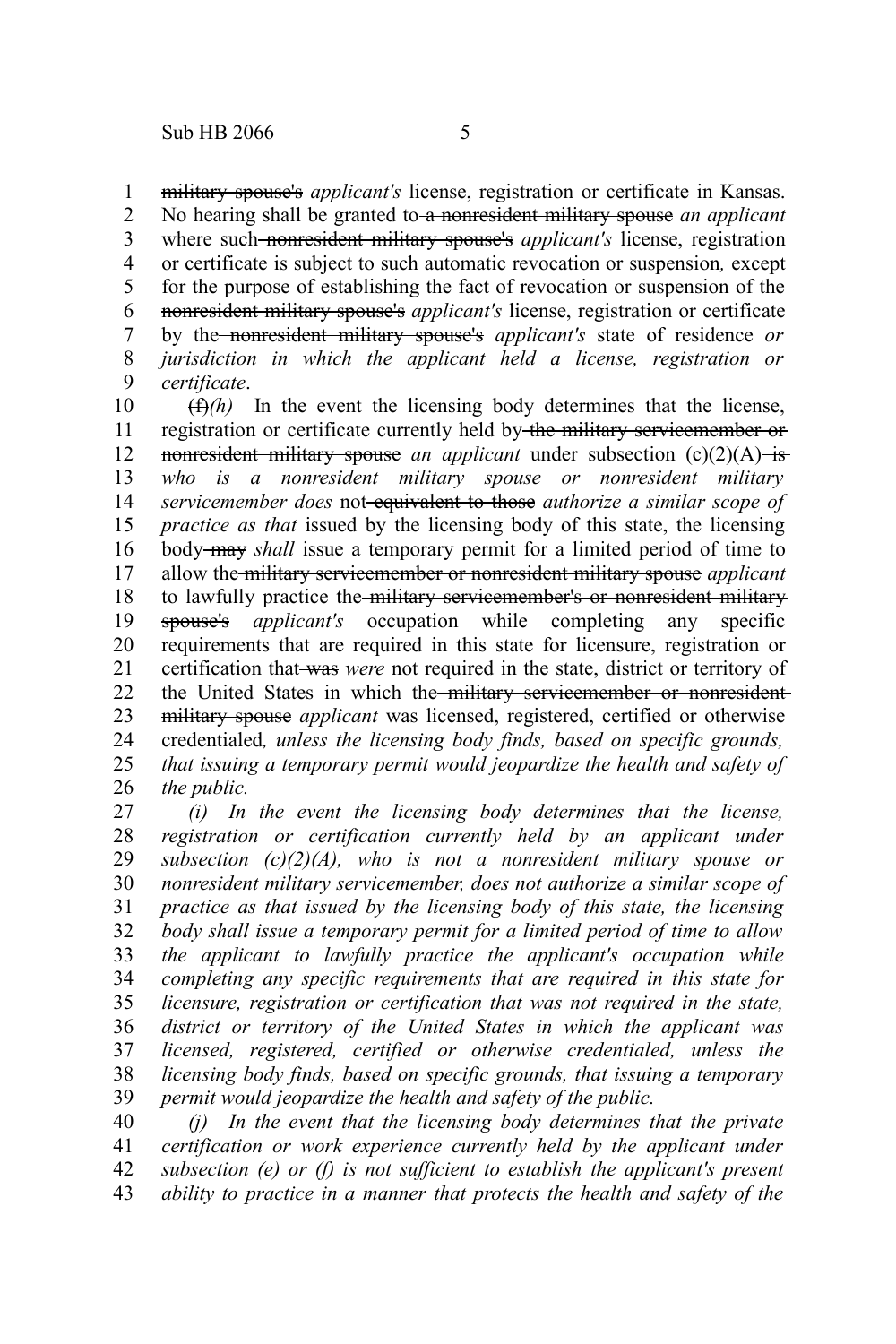*public, the applicant may be required to complete such additional testing,* 1

*training, monitoring or continuing education as the licensing body deems necessary. The applicant shall be issued a temporary permit for a limited period of time to allow the applicant to lawfully practice the occupation while completing any specific requirements unless the licensing body finds, based on specific grounds, that issuing a temporary permit would jeopardize the health and safety of the public.* 2 3 4 5 6 7

*(k) Any testing, continuing education or training requirements administered under subsection (d), (h), (i) or (j) shall be limited to Kansas law that regulates the occupation and that are materially different from or additional to the law of another state, or shall be limited to any materially different or additional body of knowledge or skill required for the occupational license, registration or certification in Kansas*. 8 9 10 11 12 13

 $\left(\frac{g}{g}\right)$  A licensing body may grant licensure, registration, certification or a temporary permit to any person who meets the requirements under this section but was separated from such military service under less than honorable conditions or with a general discharge under honorable conditions. 14 15 16 17 18

*(m) Nothing in this section shall be construed to apply in conflict with or in a manner inconsistent with federal law or a multistate compact, or a rule or regulation or a reciprocal or other applicable statutory provision that would allow an applicant to receive a license. Nothing in this section shall be construed as prohibiting a licensing body from denying any application for licensure, registration or certification, or declining to grant a temporary or probationary license, if the licensing body determines that granting the application may endanger the health and safety of the public.* 19 20 21 22 23 24 25 26 27

*(n) Nothing in this section shall be construed to be in conflict with any applicable Kansas statute defining the scope of practice of an occupation. The scope of practice as provided by Kansas law shall apply to applicants under this section.* 28 29 30 31

*(o) Notwithstanding any other provision of law, during a state of emergency declared by the legislature, a licensing body may grant a temporary emergency license to practice any profession licensed, certified, registered or regulated by the licensing body to an applicant whose qualifications the licensing body determines to be sufficient to protect health and safety of the public and may prohibit any unlicensed person from practicing any profession licensed, certified, registered or regulated by the licensing body.* 32 33 34 35 36 37 38 39

*(p) Licensing bodies may provide electronic credentials to persons regulated by the licensing body. For purposes of this subsection, "electronic credential" means an electronic method by which a person may display or transmit to another person information that verifies a* 40 41 42 43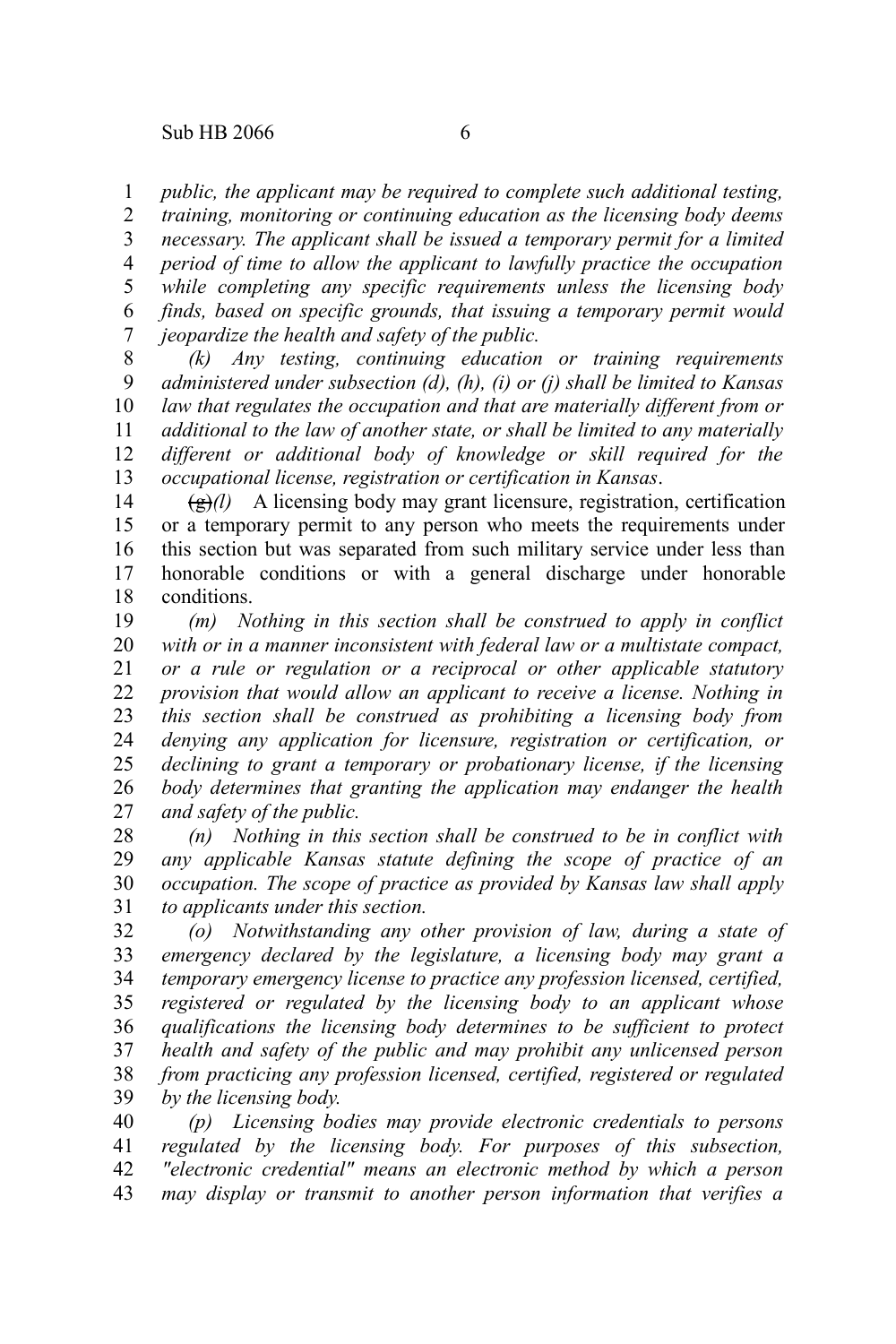Sub HB 2066 7

*person's certification, licensure, registration or permit. A licensing body* 1

*may prescribe the format or requirements of the electronic credential to be used by the licensing body. Any statutory or regulatory requirement to display, post or produce a credential issued by a licensing body may be satisfied by the proffer of an electronic credential authorized by the licensing body. A licensing body may use a third-party electronic credential system that is not maintained by the licensing body. Such electronic credential system shall include a verification system that is operated by the licensing body or its agent on behalf of the licensing body for the purpose of verifying the authenticity and validity of electronic credentials issued by the licensing body.* 2 3 4 5 6 7 8 9 10 11

(h)*(q)* Each licensing body may *shall* adopt rules and regulations necessary to implement and carry out the provisions of this section. 12 13

 $\overrightarrow{(t)}$  This section shall not apply to the practice of law or the regulation of attorneys pursuant to K.S.A. 7-103, and amendments thereto. 14 15

*(s) The state board of healing arts shall not be exempt from the provisions of this section, except that the board may deny any application for licensure, registration or certification, or decline to grant a temporary or probationary license, if the board determines the applicant's qualifications are not substantially equivalent to those established by the board.* 16 17 18 19 20 21

*(t) This section shall apply to all licensing bodies not excluded under subsection (s), including, but not limited to:* 22 23

- *(1) The abstracters' board of examiners;* 24
- *(2) the board of accountancy;* 25
- *(3) the board of adult care home administrators;* 26
- *(4) the secretary for aging and disability services, with respect to K.S.A. 65-5901 et seq. and K.S.A. 65-6503 et seq., and amendments thereto;* 27 28 29
- *(5) the Kansas board of barbering;* 30
- *(6) the behavioral sciences regulatory board;* 31
- *(7) the Kansas state board of cosmetology;* 32
- *(8) the Kansas dental board;* 33
- *(9) the state board of education;* 34
- *(10) the Kansas board of examiners in fitting and dispensing of hearing instruments;* 35 36
- *(11) the board of examiners in optometry;* 37
- *(12) the state board of healing arts, as provided by subsection (s);* 38
- *(13) the secretary of health and environment, with respect to K.S.A.* 39
- *82a-1201 et seq., and amendments thereto;* 40
- *(14) the commissioner of insurance, with respect to K.S.A. 40-241* 41
- *and 40-4901 et seq., and amendments thereto;* 42
- *(15) the state board of mortuary arts;* 43